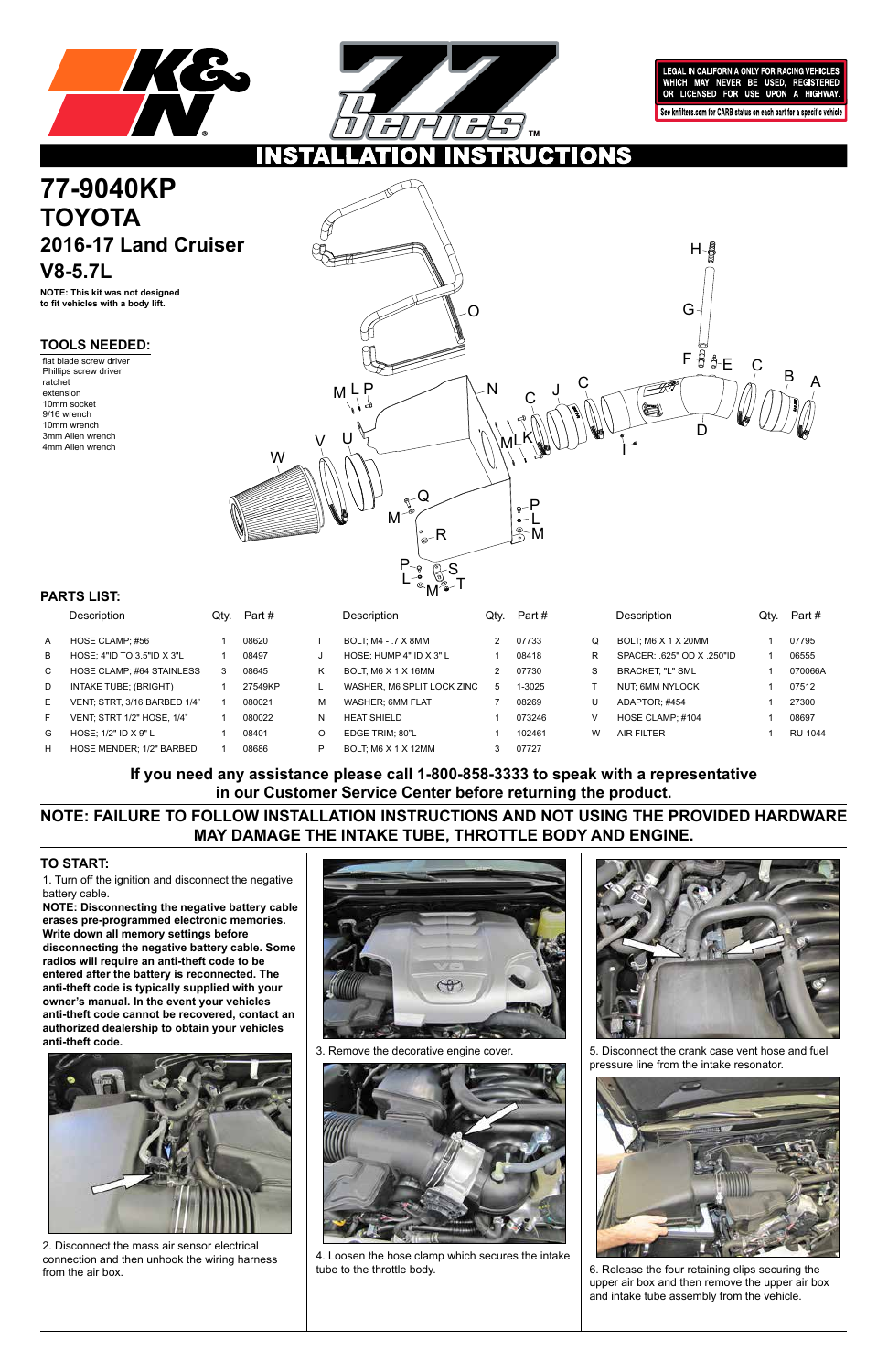## **Continued INSTALLATION INSTRUCTIONS**



7. Loosen the three bolts securing the lower air box and then remove the lower air box from the vehicle. **NOTE: K&N Engineering, Inc., recommends that customers do not discard factory air intake.**



8. Install the heat shield mounting bracket (070066) onto the heat shield using the provided spacer and hardware.



9. Cut the provided edge trim into three sections, one section will be 39" long, one section will be 26" long and the final section will be 14.5" long.



10. Install the edge trim onto the heat shield as shown.

11. Install the filter adapter onto the heat shield and secure with the provided hardware.





12. Remove the bolt which secures the horn to the inner fender.



13. Set the heat shield into the engine compartment and secure with the provided hardware.

**NOTE: Be sure to secure the horn in the factory location along with the heat shield.**



14. Install the coupling hose (08050) onto the throttle body and secure with the provided hose clamp.



15. Install the hump coupler (08418) onto the filter adapter and secure with the provided hose clamp.

16. Remove the two screws securing the mass air sensor and then remove the mass air sensor from the upper air box housing.



17. Install mass air sensor into the intake tube and secure with the provided hardware.



18. Install the provided NPT vent fittings into the K&N® intake tube as shown.

**NOTE: Plastic NPT fittings are easy to cross thread. Install the vent fitting "hand" tight, then turn it two complete turns with a wrench.**



19. Install the hose mender into the provided crank case vent hose as shown.



20. Install the K&N® intake tube into the hump coupler at the heat shield and then into the coupler at the throttle body, adjust the tube for best fit and



then secure with the provided hose clamp.



21. Install the crank case hose assembly into the factory crank case vent, Then connect the crank case vent hose and the fuel pressure hose to the fittings installed into the K&N® intake tube.